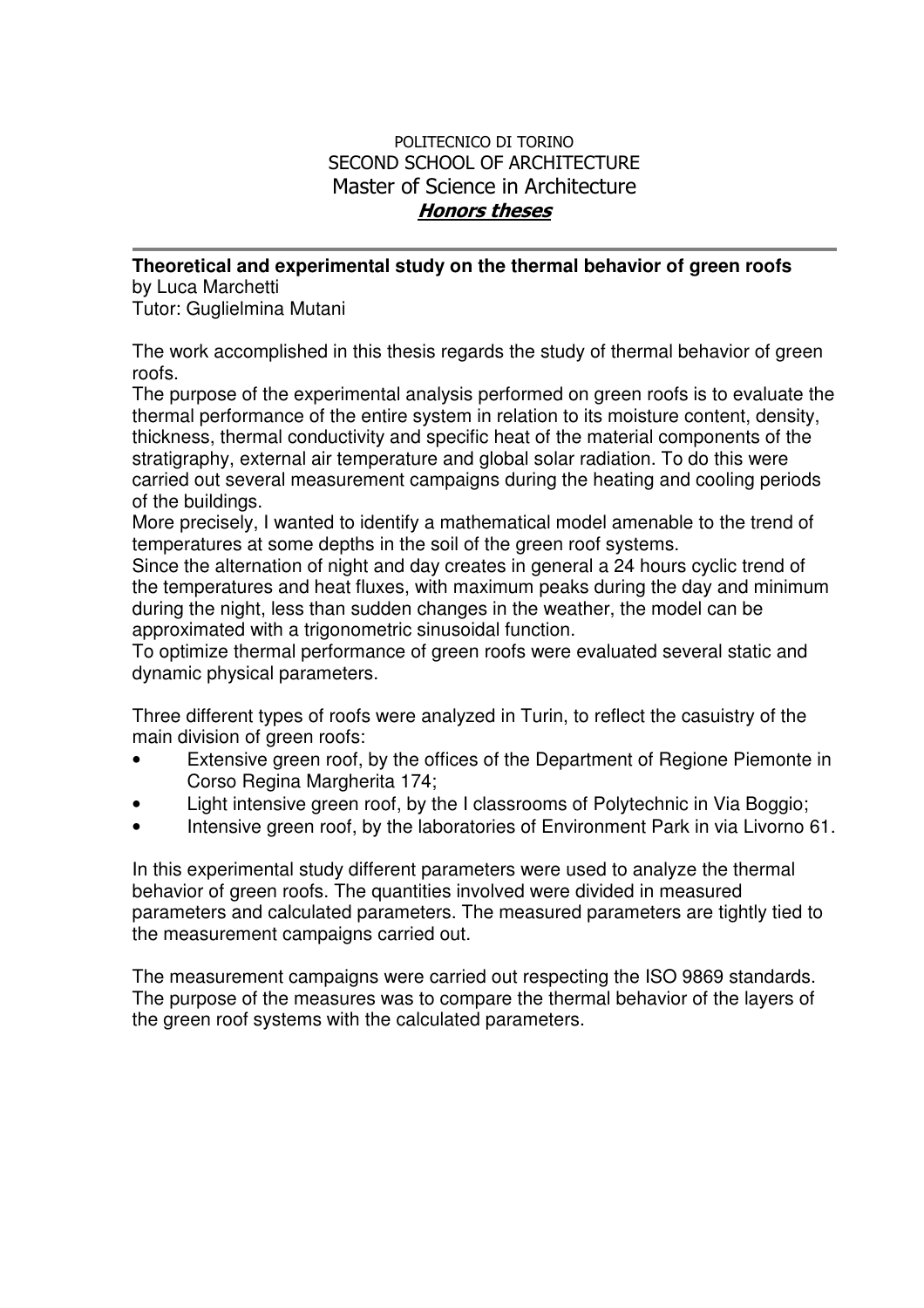To evaluate the thermal performances of the stratigraphy of the roof, instrumentation was positioned as follows:

- a heat flow meter on the intrados of the insole;
- three thermocouples on the intrados of the insole;
- three external thermocouples positioned at two different depths in the soil and one on the surface of the soil;
- two probes for indoor temperature, positioned at two different heights from the floor.
- a data-logger to acquire the readings of the probes.

Here are the results of the measurement campaigns of the cooling period for the three types of roof:



Temperature and heat flux measured in Regione during the measurement campaign of 26 June - 2 July 2012

Ti-media is the indoor average temperature, Tsup-i is the internal surface temperature of the insole, T8cm is the temperature recorded by the probe at 8 cm depth of the soil, T12cm is the temperature recorded by the probe at 12 cm depth of the soil, Tsup-e is the surface temperature of the soil, Te-POLI is the temperature of external air recorded by Polytechnic of Turin's meteorological station.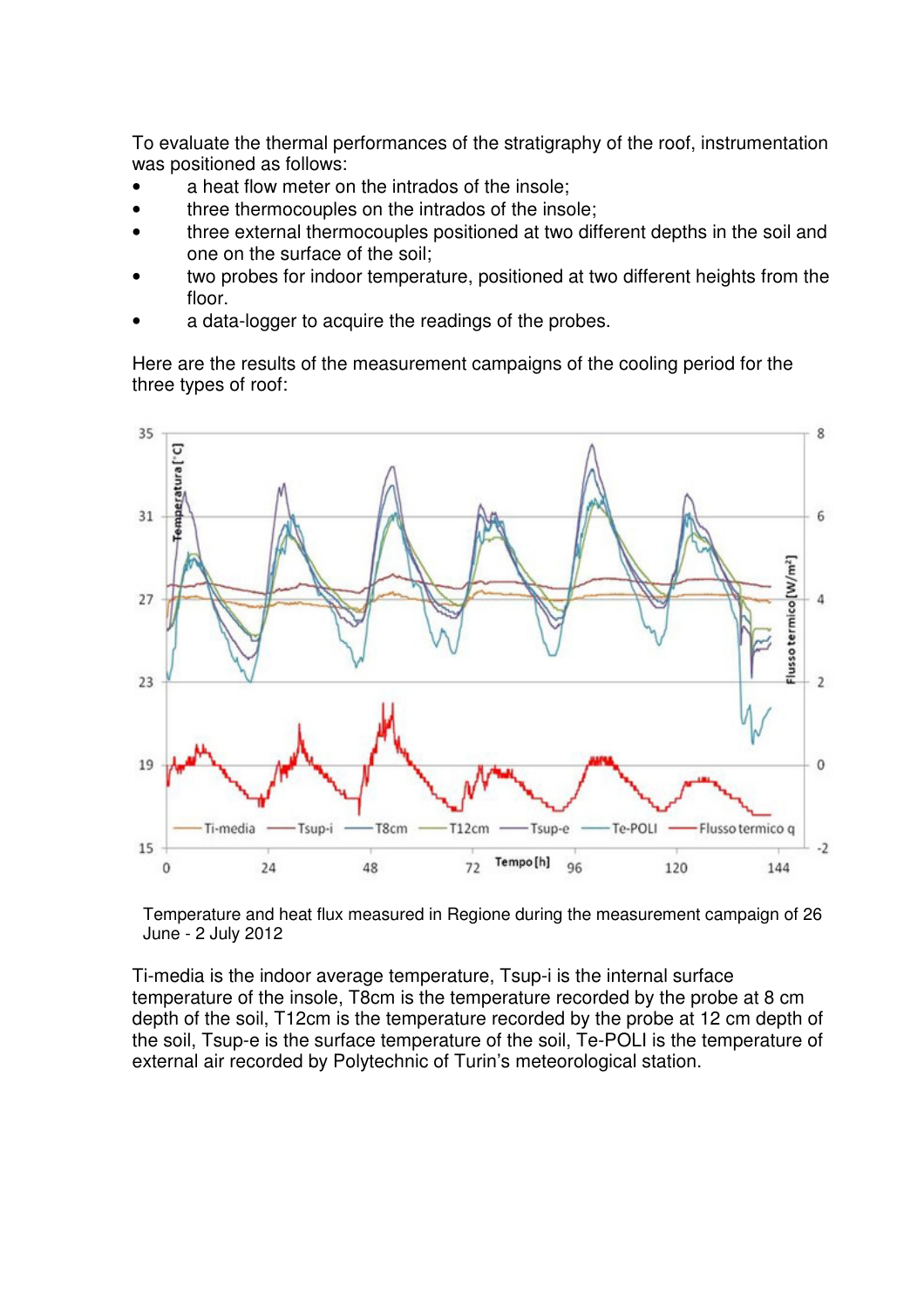

Temperature and heat flux measured by the I classrooms of the Polytechnic, during the measurement campaign of 18-24 September 2012



Temperature and heat flux measured at Environment Park during the measurement campaign of 11-15 June 2012